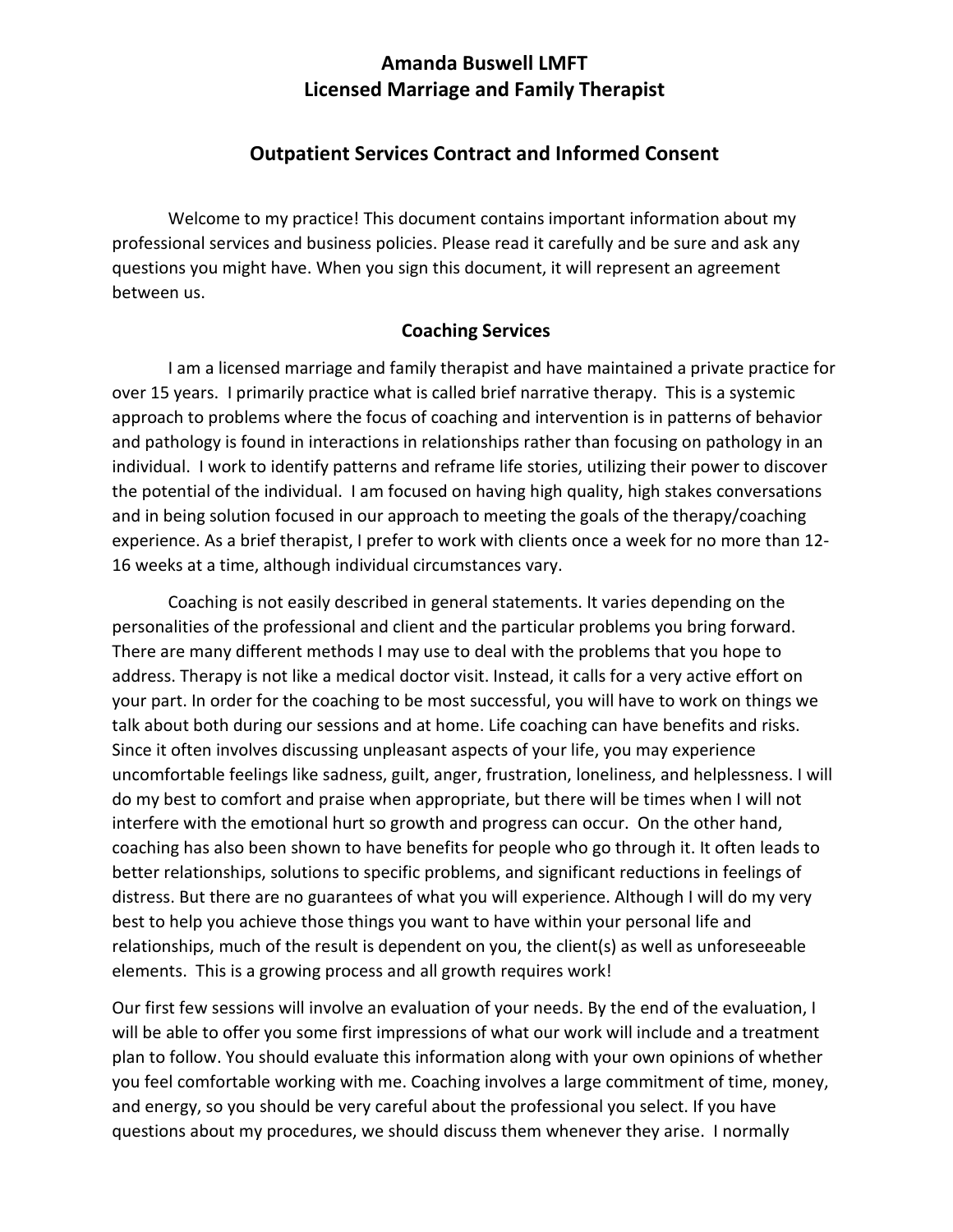conduct an evaluation that will last from 2 to 3 sessions. During this time, we can both decide whether I am the best person to provide the services you need. If coaching is begun, I will usually schedule one 50 or 80 minute session weekly or every other week at a time we agree on.

# **Billing and Payments**

Professional Fees: The intake session is \$140 for 80 minutes and regular day or evening appointments are \$95 for a 50 minute session. Please make every effort to cancel appointments at least 24 hours in advance. If you cancel with less than 24 hours notice, a cancellation fee of \$25 will be billed. You will be expected to pay for each session at the time it is held, unless we agree otherwise. I am happy to provide an invoice so you can seek reimbursement for services from your insurance provider. What they will cover will depend on the plan you have and their out of network reimbursement policy for your plan. You should also be aware that most insurance companies require you to authorize me to provide them with a clinical diagnosis. Sometimes I have to provide additional clinical information such as treatment plans or summaries. This information will become part of the insurance company files and will be stored in a computer. Though all insurance companies claim to keep such information confidential, I have no control over what they do with it once it is in their hands. In some cases, they may share the information with a national medical information databank. I will provide you with a copy of any report I submit should you request it. Insurance companies may have high deductibles for out of network service and may limit their coverage of how many sessions they will pay for. It is important to remember that you always have the right to pay for my services yourself to avoid the problems described above.

## **Contacting Me**

The best way to contact me for scheduling requests or changes is through text. When I am not available by telephone, your call will go to a confidential voice mail that I monitor frequently. I will make every effort to return your call or respond by text within 24 hours, with the exception of weekends and holidays. If you are unable to reach me and feel that you cannot wait for me to return your call, contact your family physician or the nearest emergency room and ask for the clinician or psychologist on call. PLEASE NOTE: I cannot respond to emails or texts expressing observations and questions about our counseling sessions. While these thoughts/observations are important, personal email is both an ineffective therapeutic form and can work against a balanced alliance when working as a couple. Please be aware that when working with a couple, I will not hold confidences between the two people. Please bring your questions and thoughts into the next meeting. Thank you for respecting this request.

#### **Minors**

If you are under 18 years of age, please be aware that the law may provide your parents the right to examine your treatment records. It is my policy to request an agreement from parents that they agree to give up access to your records. If they agree, I will provide them only with general information about our work together, unless I feel there is a high risk that you will seriously harm yourself or someone else. In this case I will notify them of my concern. I will also provide them with a summary of your treatment when it is complete. Before giving them any